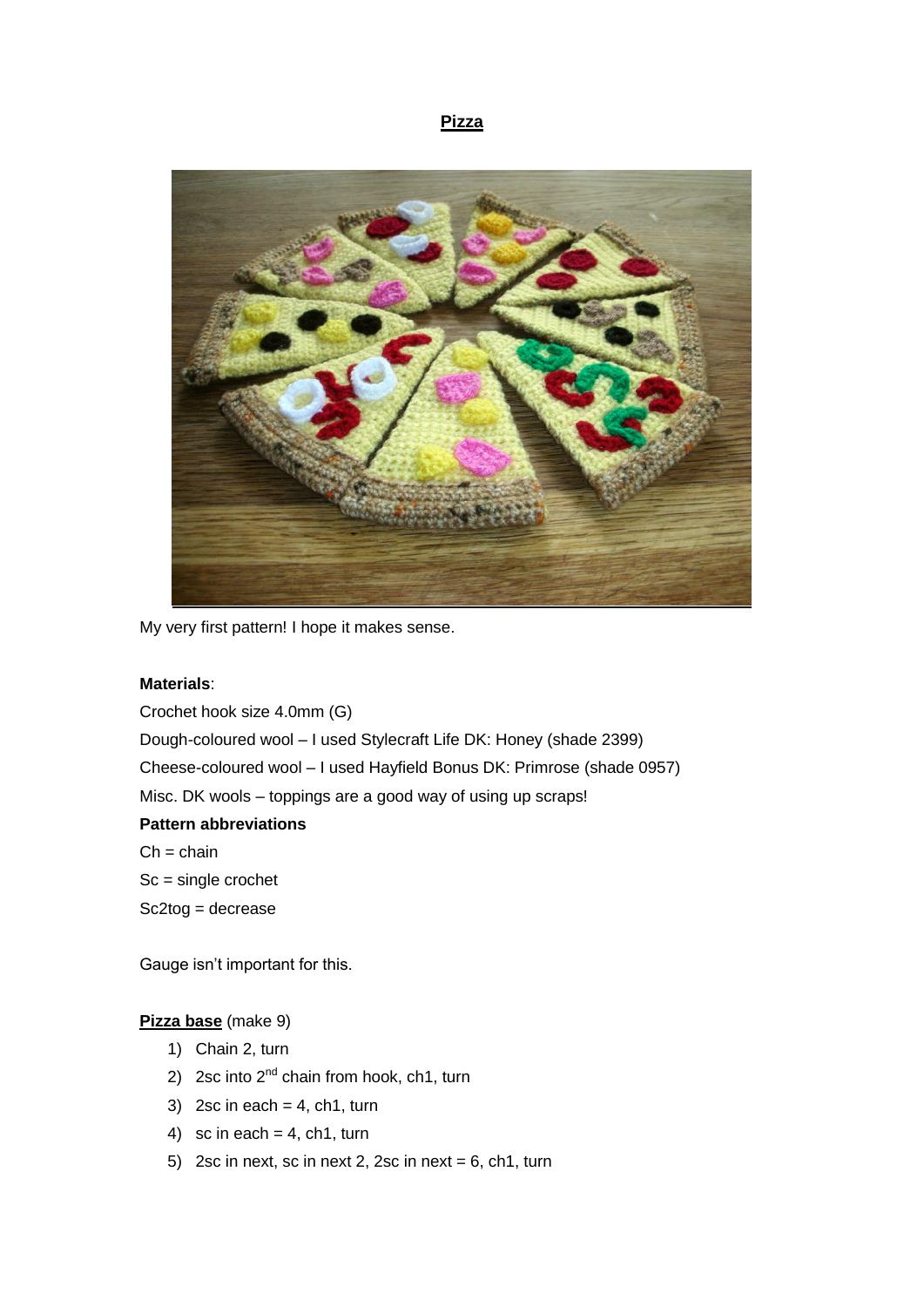- 6) sc in each =  $6$ , ch1, turn
- 7) sc in each  $= 6$ , ch1, turn
- 8) 2sc in next, sc in next 4, 2sc in next =  $8$ , ch1, turn
- 9) sc in each =  $8$ , ch1, turn
- 10) sc in each  $= 8$ , ch1, turn
- 11) 2sc in next, sc in next 6, 2sc in next =  $10$ , ch1, turn
- 12) sc in each  $= 10$ , ch1, turn
- 13) sc in each  $= 10$ , ch1, turn
- 14) sc in each  $= 10$ , ch1, turn
- 15) 2sc in next, sc in next 8, 2sc in next = 12, ch1, turn
- 16) sc in each  $= 12$ , ch1, turn
- 17) sc in each  $= 12$ , ch1, turn
- 18) sc in each  $= 12$ , ch1, turn
- 19) 2sc in next, sc in next 10, 2sc in next = 14, ch1, turn
- $20$ ) sc in each = 14, ch1, turn
- $21$ ) sc in each = 14, ch1, turn
- $22$ ) sc in each = 14, ch1, turn
- 23) 2sc in next, sc in next 12, 2sc in next = 16, ch1, turn
- 24) sc in each  $= 16$ , ch1, turn
- $25$ ) sc in each = 16, ch1, turn
- $26$ ) sc in each = 16, ch1, turn
- 27) 2sc in next, sc in next 14, 2sc in next = 18, ch1, turn
- $28$ ) sc in each = 18, ch1, turn
- $29$ ) sc in each = 18, ch1, turn
- 30) sc in each  $= 18$ , ch1, turn
- 31) 2sc in next, sc in next 16, 2sc in next = 20, ch1, turn
- 32-39) sc in each, ch1, turn
- 40) sc in each, finish off leaving a tail of approx. 5inches for sewing up later

#### **Cheese** (make 9)

As pizza, rows 1-31 only. Finish off leaving a long tail for sewing up.

#### **Toppings**

Pick and mix with these! Use whatever scraps of wool you have, in whatever combinations you fancy.

**Olives** – in black or green

1) chain 5, slip stitch into first chain to form a ring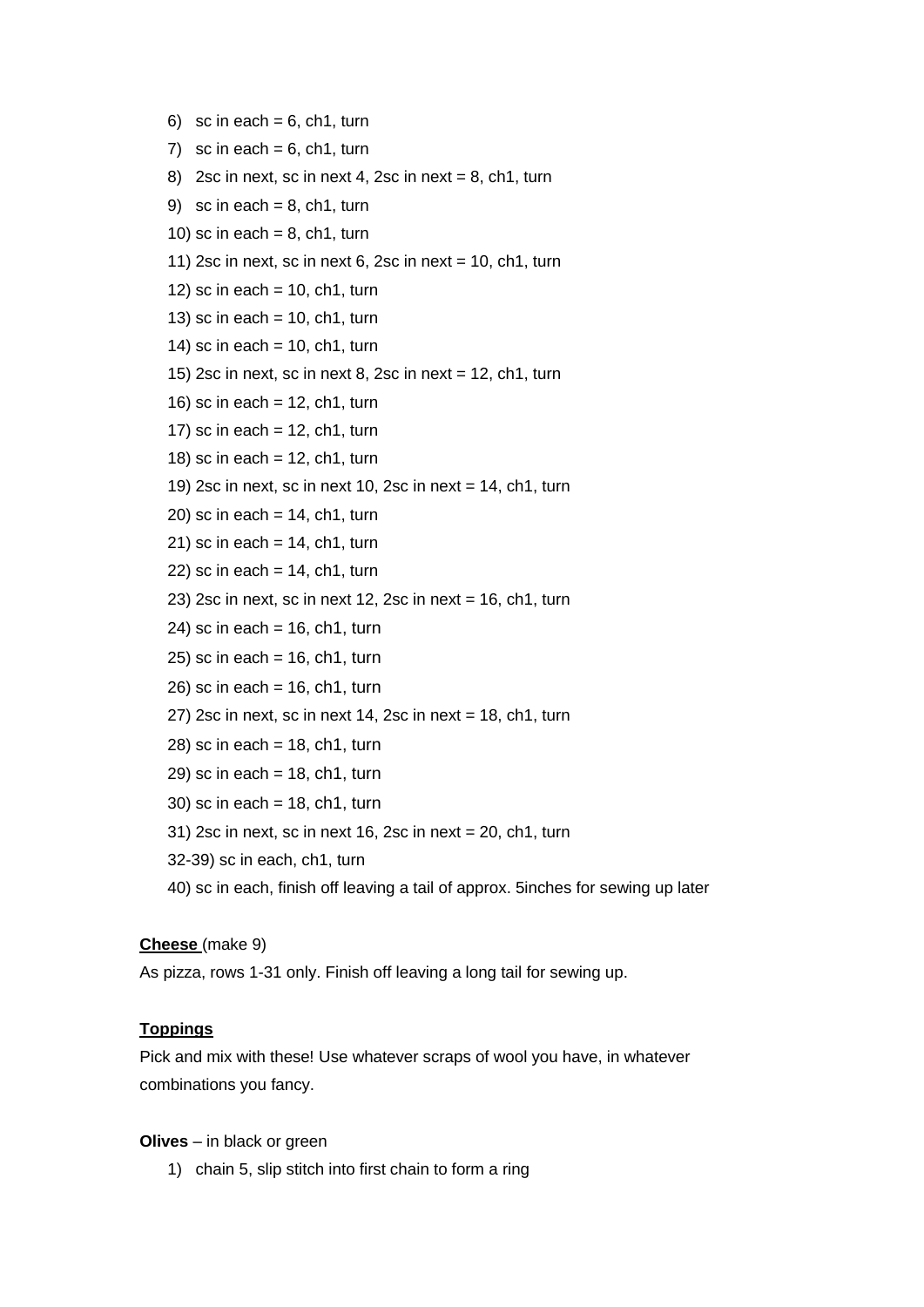2) ch1, sc 8 into ring, join with a slip stitch into the chain, finish off. Leave a tail for sewing.

**Mushrooms** – I used Stylecraft Special DK 'mocha', but anything mushroom-coloured would work just as well.

- 1) chain 9, turn
- 2) sc into  $3<sup>rd</sup>$  chain from hook, sc7, turn
- 3) sc 4 into other side of foundation chain, chain 4, turn
- 4) sc into  $3^{rd}$  chain from hook, sc4, slip stitch, finish off. Leave a tail for sewing.

### **Pepperoni** – dark red/red-brown

- 1) magic circle 5
- 2) 2sc in each sc around =  $10sc$
- 3) (sc, 2sc in next)  $x5 = 15$ sc, finish off. Leave a tail for sewing.

### **Ham slice** – pink

1) chain 6, turn

2-4) sc5, ch1, turn

5) sc 5, finish off. Leave a tail for sewing.

Note – when you sew this to the cheese slice, sew it through the middle, not around the edges. That way you end up with a slightly curled effect.

### **Pineapple chunks** – bright yellow

- 1) chain 5, turn
- 2-14) sc4, ch1, turn
- 15) sc4, finish off. Leave a long tail for sewing.

Fold into three, whip stitch around edges.

### **Pepper** – red and green (or yellow!)

- 1) sc13, turn
- 2) sc into  $2^{nd}$  chain from hook, sc, sc2tog, sc in next 5, sc2tog, sc in next  $2 =$ 10sc

Finish off, leave a long tail for sewing.

# **Onion rings** – white

- 1) chain 13, slip stitch to  $1<sup>st</sup>$  chain to form ring
- 2) ch1, sc 15 into ring, slip stitch to ch1
- 3) ch1, sc around = 15, slip stitch to ch1. Finish off. Leave a long tail for sewing.